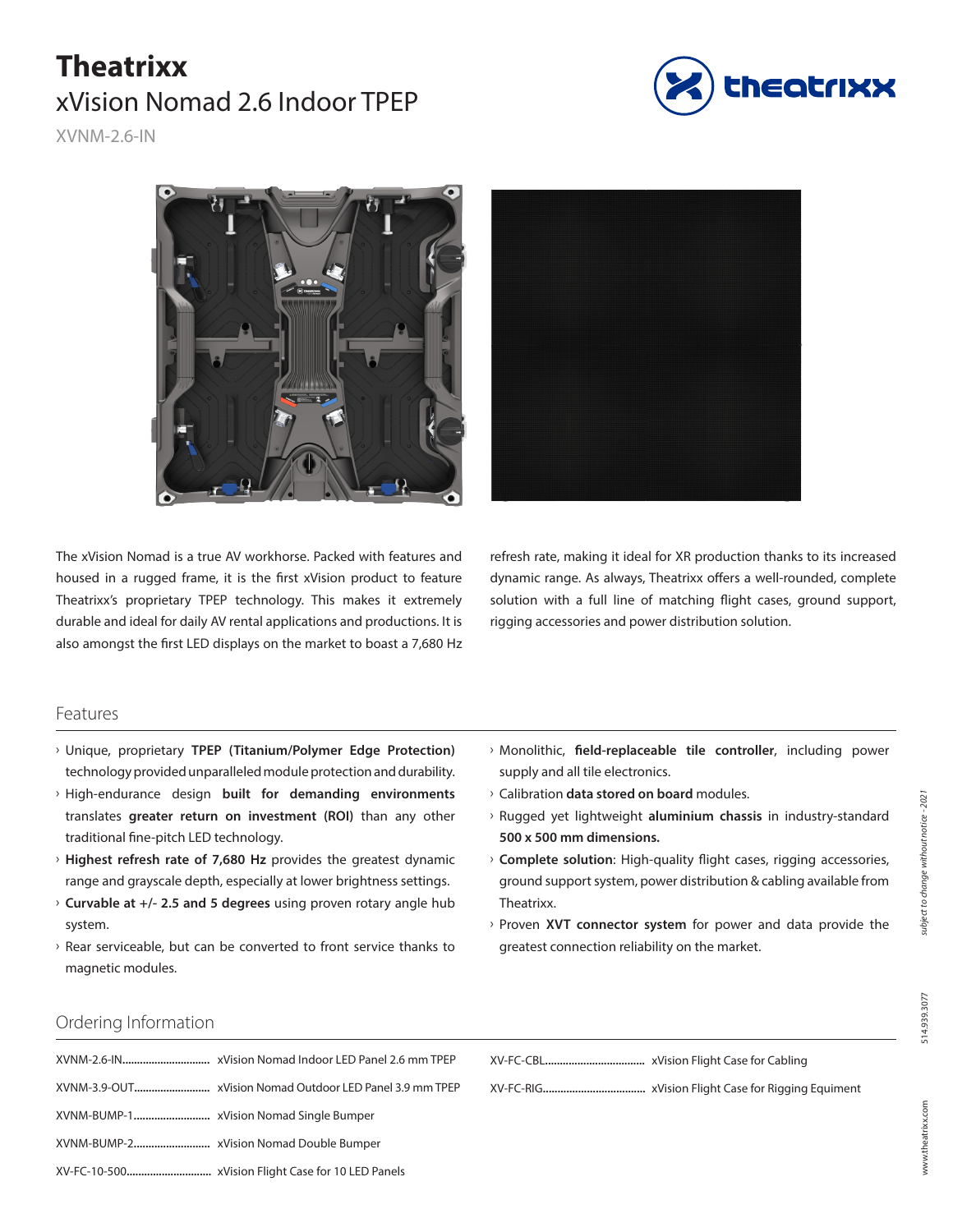#### **About TPEP technology**



When it comes to fine pixel pitch LED in rental / pro AV applications, the biggest hurdle is no doubt the fragility of these products. Indeed, it is not uncommon for sub-4 mm inventories to suffer significant down-time, and consequently, require a higher percentage of spare equipment to be purchased and maintained. We believe that this is the single biggest barrier to adoption of fine pixel pitch LED in rental and pro AV environments, and this why we created TPEP.

Our exclusive TPEP has been developed upon our years of experience designing, manufacturing and servicing LED displays for the most demanding environments. It combines unmatched durability with ease of servicing, all while delivering the highest-quality images at a competitive price point.

- $\rightarrow$  Titanium-encased module protects against direct edge impacts the most common source of LED damage. **1**
- $\rightarrow$  Liquid shader replaces traditional solid shaders, eliminating screws, brittle plastic, and providing a unencumbered, 170 degrees viewing angle. **2**
- $\rightarrow$  Easily serviceable with inexpensive specialized tooling.
- $\rightarrow$  Polymer compound provides mechanical bonding between pixels, without covering LED lenses or altering their colour spectrum.
- > Use of industry-standard LEDs mean all batch-matching and calibration methods can be seamless applied.

## Specifications

| <b>Pixel</b>                  |                                         | Mechanical                |                                                            |
|-------------------------------|-----------------------------------------|---------------------------|------------------------------------------------------------|
| Packaging                     | RGB SMD 1415 3-in-1                     | <b>Module Resolution</b>  | 96 x 96 px                                                 |
| <b>Packaging Manufacturer</b> | Nationstar                              | <b>Module Protection</b>  | Titanium edge around modules for total pixel<br>protection |
| <b>Pixel Pitch</b>            | $2.60$ mm                               | <b>Panel Resolution</b>   | 192 x 192 px                                               |
| <b>LED Technology Type</b>    | TPEP (Titanium/Polymer Edge Protection) | <b>Panel Construction</b> | Die-cast aluminium                                         |